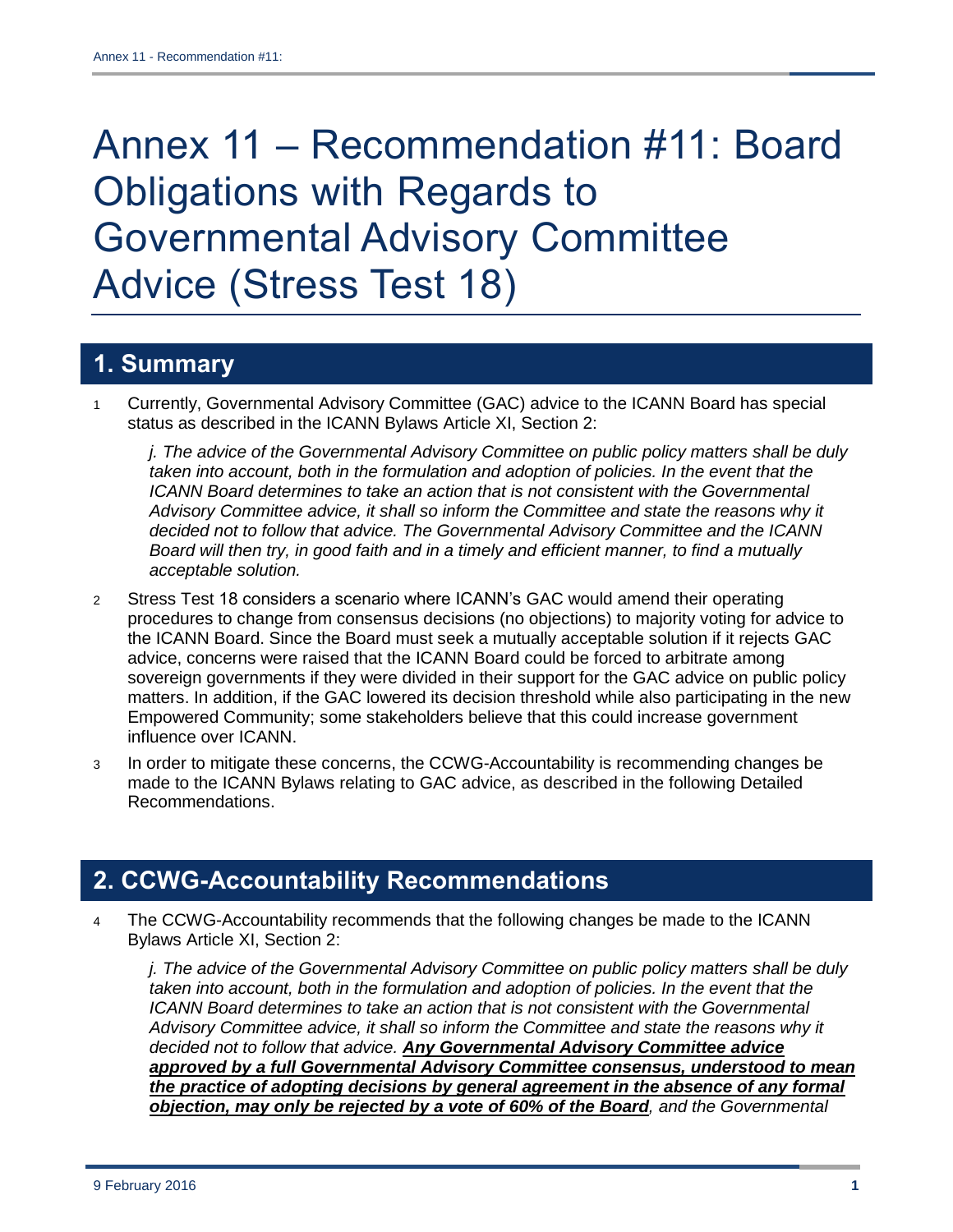*Advisory Committee and the ICANN Board will then try, in good faith and in a timely and efficient manner, to find a mutually acceptable solution.*

#### 5 Notes:

- This recommendation is intended only to limit the conditions under which the ICANN board and GAC must "try to find a mutually acceptable solution", as required in ICANN's current bylaws. This recommendation shall not create any new obligations for ICANN board to consider, vote upon, or to implement GAC advice, relative to the bylaws in effect prior to the IANA transition. This recommendation does not create any presumption or modify the standard applied by the Board in reviewing GAC Advice.
- The GAC has the autonomy to refine its operating procedures to specify how objections are raised and considered (for example, disallowing a single country to continue an objection on the same issue if no other countries will join in an objection). When transmitting consensus advice to the Board for which the GAC seeks to receive special consideration, the GAC has the obligation to confirm the lack of any formal objection.
- Insert a requirement for all ACs: A rationale must be provided for formal advice provided by an Advisory Committee to the ICANN Board. The Board shall have the responsibility to determine whether the rationale provided is adequate to enable determination of whether following that advice would be consistent with ICANN bylaws.
- To address the concern of GAC advice inconsistent with bylaws, add this clarification for legal counsel to consider when drafting bylaws language:
	- $\circ$  ICANN cannot take action based on advice or otherwise that is inconsistent with Bylaws. While the GAC is not restricted as to the advice it can offer to ICANN, it is clear that ICANN may not take action that is inconsistent with its Bylaws. Any aggrieved party, or the empowered community, will have standing to bring an IRP to challenge whether a board action or inaction is inconsistent with its bylaws, even if the board acted on GAC advice.
- The language proposed in recommendations for ICANN Bylaw revisions are conceptual in nature at this stage. The CCWG-Accountability's external legal counsel and the ICANN legal team will draft final language for these revisions to the Articles of Incorporation and Bylaws (Fundamental/Standard Bylaws).

# **3. Detailed Explanation of Recommendations**

#### <sup>6</sup> **Background**

7 Stress Test 18 is related to a scenario where ICANN's GAC would amend their operating procedures to change from consensus decisions to majority voting for advice to the ICANN Board. Since the Board must seek a mutually acceptable solution if it rejects GAC advice, concerns were raised that the ICANN Board could be forced to arbitrate among sovereign governments if they were divided in their support for the GAC advice. In addition, if the GAC lowered its decision threshold while also participating in the new community mechanism, some stakeholders believe this could inappropriately increase government influence over ICANN.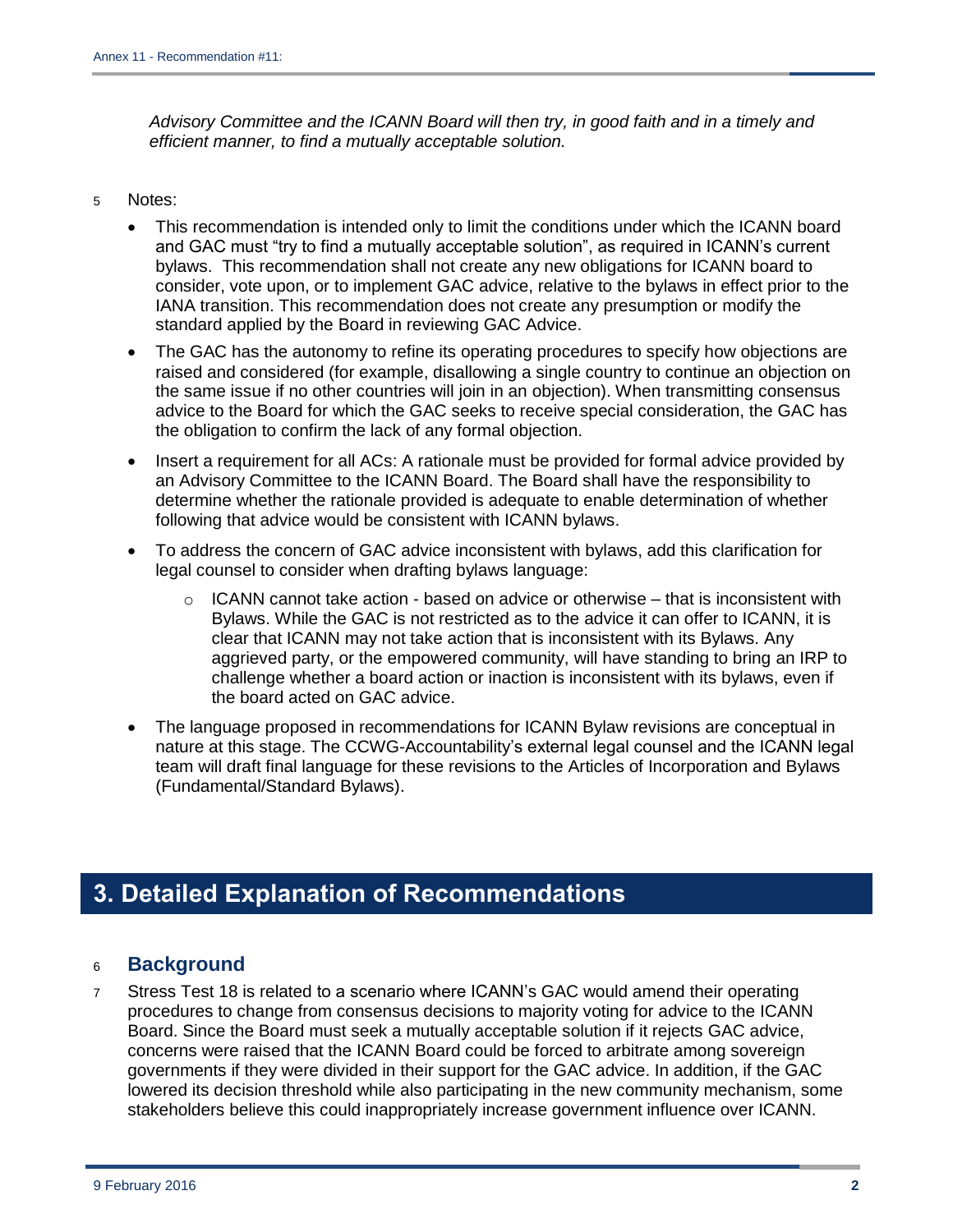- 8 The goal of the recommendation is also to reflect the principles, derived from the GAC Dublin communiqué, and agreed upon by the CCWG-Accountability when investigating further on Stress Test 18:
	- The GAC may define its own rules.
	- The GAC is committed to working by consensus.
	- The GAC will not work on the basis of simple majority for GAC advice.
	- The Board has the ability to disagree with GAC advice, after trying to find a mutually acceptable solution.
	- GAC advice needs to provide clear direction and to provide rationale.

## **Process and Considerations Leading Up to the Recommendation**

- The Second Draft Report drew a significant number of comments, with a majority in support of the proposed Bylaws change, and with objections from several governments. After the close of the second round of public comments, other governments expressed their concerns regarding the proposed Bylaw change.
- 10 The CCWG-Accountability also received communication from the GAC after its Dublin meeting, as part of its communiqué, which stated:

*"The discussions on Stress Test 18 have helped the Governmental Advisory Committee to*  have a better understanding of the different views on the *issue. In assessing the different rationales presented so far related to Stress Test 18, the Governmental Advisory Committee considered:"*

- The need that each and every Advisory Committee ensures that the advice provided is clear and reflects the consensus view of the Committee.
- The need that each and every Advisory Committee should preserve its own autonomy in its definition of consensus.
- The value the Board attributes to receiving consensus advice.
- The recommendation of the Board-GAC Recommendation Implementation Working Group, as reiterated by the Accountability and Transparency Review Team 2 (ATRT2), to set the threshold for the ICANN Board to reject GAC advice to a 2/3 majority voting, consistent with the threshold established for rejection of Country Code Names Supporting Organization and Generic Names Supporting Organization Policy Development Process recommendations."
- 11 Following the Second Public Comment Period, and the input received from the GAC communiqué in Dublin, the CCWG-Accountability organized a specific Subgroup to:
	- Assess existing options, and areas of agreement/disagreement.
	- Provide the full CCWG-Accountability with brief summary of views and options.
	- Report to the CCWG-Accountability so that consensus can be assessed around how to respond to Stress Test 18, which identified the risk that GAC could change its decisionmaking rule and thereby require ICANN Board to arbitrate among sovereign governments.
- 12 Within this Subgroup, the following conclusions were agreed upon: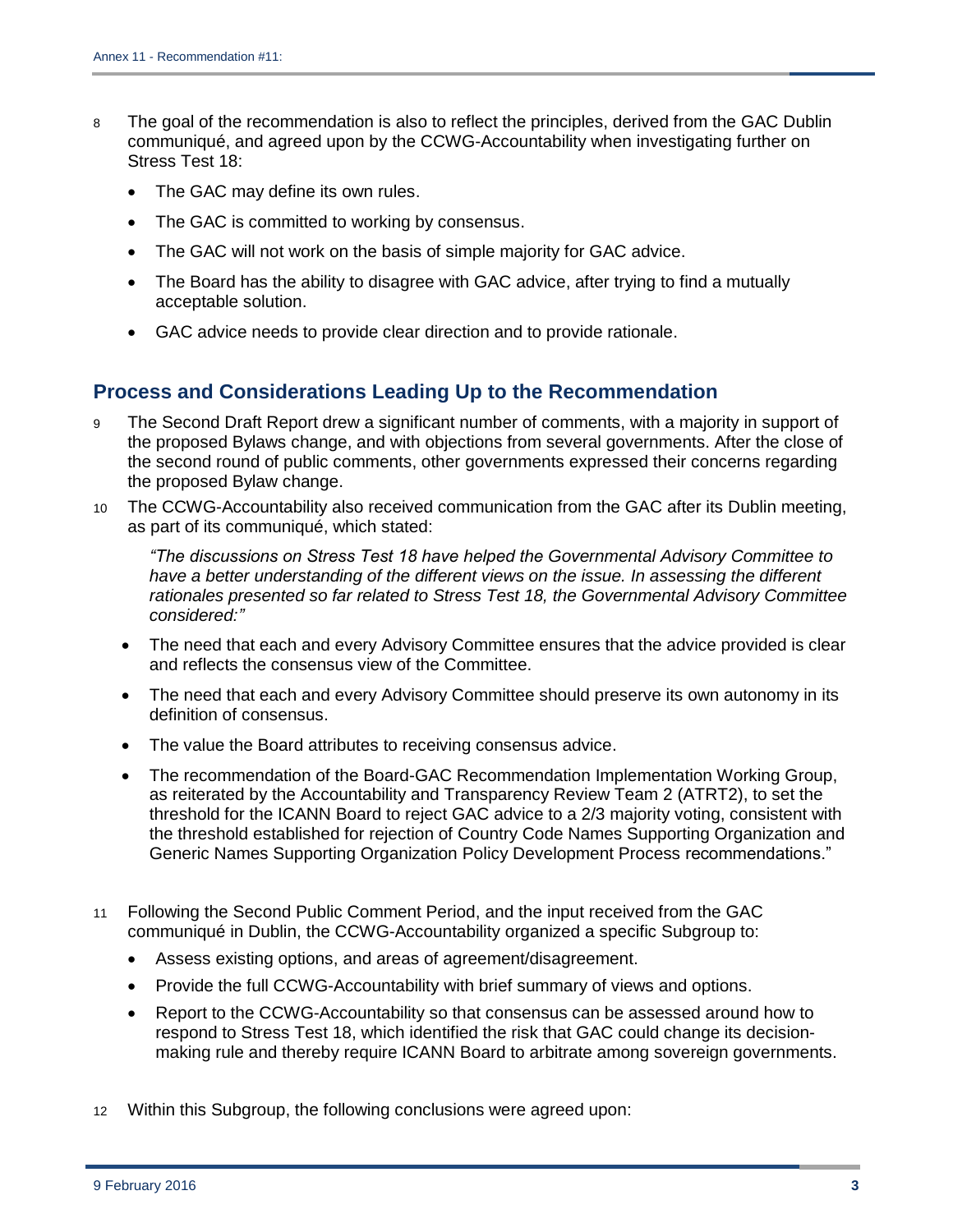- The GAC may define its own rules.
- Working by consensus within the GAC.
- Not working on the basis of simple majority for GAC advice.
- The Board has the ability to disagree with GAC advice, after trying to find a mutually acceptable solution.
- GAC advice needs to provide clear direction and to provide rationale.

### <sup>13</sup> **Alternative options considered and rejected**

- 14 Within this group, several options were introduced and considered.
- 15 Brazil introduced a proposal with the following Bylaw changes:
	- [...] Where the ICANN Board is obliged to pay due deference to advice from Advisory Committees and where that advice, if not followed, requires finding mutually agreed solutions for implementation of that advice, the Advisory Committee will make every effort to ensure that the advice provided is clear and reflects the consensus view of the committee. In this context, each Advisory Committee has the right to determine its particular definition of consensus." […]
	- […] Any Governmental Advisory Committee Advice approved by a Governmental Advisory Committee consensus may only be rejected by a vote of more than two-thirds (2/3) of the Board. The Governmental Advisory Committee and the ICANN Board will then try, in good faith and in a timely and efficient manner, to find a mutually acceptable solution. […]
- 16 After discussions within the subgroup, and concerns raised by some stakeholders that the Brazil proposal would create stronger obligations for the ICANN Board while not providing enough guarantees that the GAC decision-making would remain strongly focused on consensus, a proposal, based on initial drafting by Denmark and enhanced by a group of European GAC members, was considered:

*"The advice of the Governmental Advisory Committee on public policy matters shall be duly taken into account, both in the formulation and adoption of policies.* 

*In the event that the ICANN Board determines to take an action that is not consistent with the Governmental Advisory Committee advice, it shall so inform the Committee and state the reasons why it decided not to follow that advice.*

*Any Governmental Advisory Committee advice approved by a full Governmental Advisory Committee consensus, understood to mean the practice of adopting decisions by general agreement in the absence of any formal objection, may only be rejected by a vote of two-thirds of the Board.* 

*Any advice approved by the Governmental Advisory Committee by consensus with objections only from a very small minority of Governmental Advisory Committee members, may be rejected by a majority vote of the Board.* 

*In both instances, the Governmental Advisory Committee and the ICANN Board will try, in good faith and in a timely and efficient manner, to find a mutually acceptable solution."*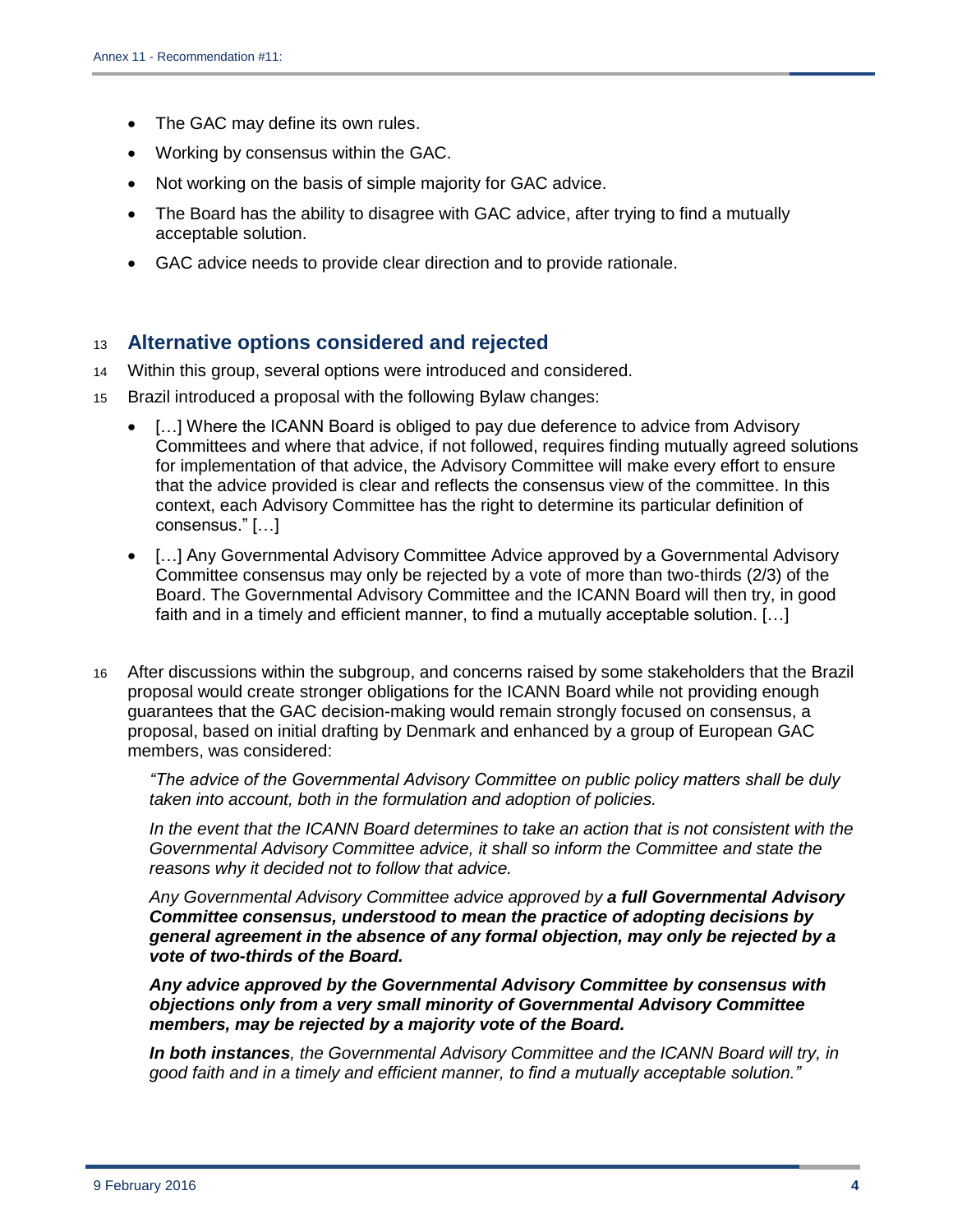- 17 Several stakeholders supported an amendment to this proposal to remove the words "Any advice approved by the Governmental Advisory Committee by consensus with objections only from a very small minority of Governmental Advisory Committee members, may be rejected by a majority vote of the ICANN Board." It was met with support as well as resistance, with the argument that this would not address the concerns expressed during the Second Public Comment Period about the lack of flexibility regarding GAC decision-making procedures.
- 18 As some participants remained concerns about the introduction of the 2/3 decision-making threshold for the ICANN Board, a compromise proposal was introduced as such:

*"j. The advice of the Governmental Advisory Committee on public policy matters shall be duly taken into account, both in the formulation and adoption of policies.*

*In the event that the ICANN Board determines to take an action that is not consistent with the Governmental Advisory Committee advice, it shall so inform the Committee and state the reasons why it decided not to follow that advice.*

*Governmental Advisory Committee advice which enjoys broad support of Governmental Advisory Committee members in the absence of significant objection may be rejected by a majority vote of the Board.*

*In this case, the Governmental Advisory Committee and the ICANN Board will try, in good*  faith and in a timely and efficient manner, to find a mutually acceptable solution".

- 19 This compromise proposal was submitted to the CCWG-Accountability on 24 November 2015. After thorough discussion, while some stakeholders expressed their willingness to accept the proposal as a compromise, significant objections remained. The co-Chairs assessed that the level of support was insufficient to call rough consensus on this proposal.
- 20 When discussing the way forward within the CCWG-Accountability on 26 November 2015, the group took stock of the past discussions and noted the statement [by Larry Strickling of](http://mm.icann.org/pipermail/accountability-cross-community/2015-November/008502.html) NTIA from 25 November about Stress Test 18<sup>1</sup>. A final proposal was introduced jointly by Denmark and Keith Drazek (ICG Liaison). The proposal was confirmed in the absence of any objection.
- 21 After being unable to reach consensus on the 2/3rds option in January 2016 the CCWG relaunched the discussions to identify a consensus position for Recommendation 11. In early February the CCWG concluded that the consensus position should include the clarifications made to the version of recommendation 11 in the third draft (no new obligations, rationale and conformity with ICANN Bylaws) and change 2/3 threshold to 60%. Additionally, an exception will be noted in Recommendation 1 and 2 that the GAC, should it decide to be a decisional participant in the Empowered Community, can only participate as an advisor on any decisions by the Empowered Community to challenge the Board's implementation of GAC advice.

#### 22 **The Stress Test which encompasses this is now:**

23 **Stress Test 18:** Governments in ICANN's Governmental Advisory Committee (GAC) amend their operating procedures to change from consensus decisions to majority voting for advice to ICANN's Board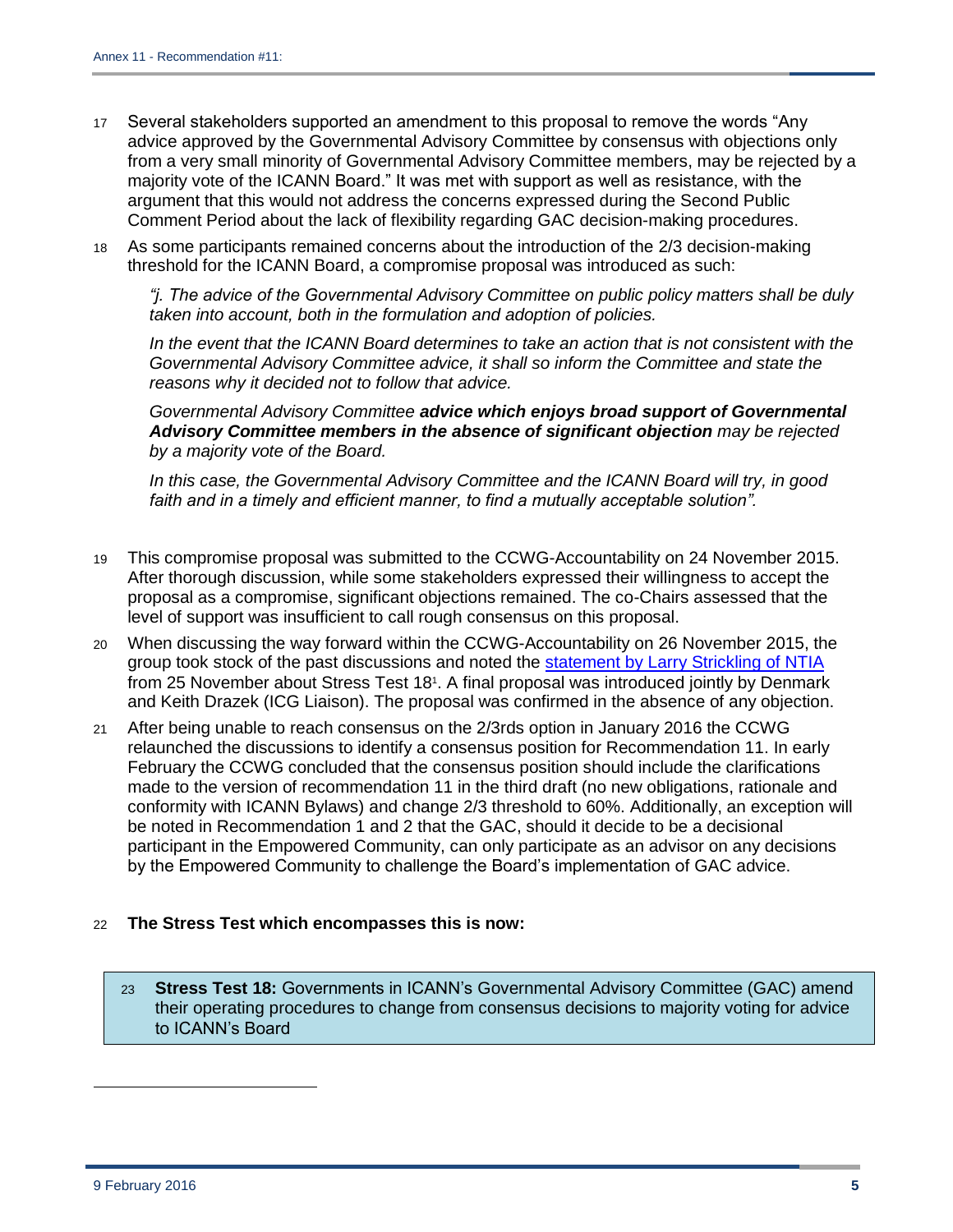| 24 | <b>Consequence(s):</b> Under current Bylaws, ICANN must consider and respond to<br>Governmental Advisory Committee advice, even if that advice were not supported by<br>consensus. A majority of governments could thereby approve Governmental Advisory<br>Committee advice. |    |                                                                                                                                                                                                                   |
|----|-------------------------------------------------------------------------------------------------------------------------------------------------------------------------------------------------------------------------------------------------------------------------------|----|-------------------------------------------------------------------------------------------------------------------------------------------------------------------------------------------------------------------|
|    | <b>EXISTING ACCOUNTABILITY</b><br><b>MEASURES</b>                                                                                                                                                                                                                             |    | PROPOSED ACCOUNTABILITY<br><b>MEASURES</b>                                                                                                                                                                        |
| 25 | Current ICANN Bylaws (Article XI) require<br>ICANN to try to find a mutually acceptable<br>solution for Governmental Advisory<br>Committee advice.                                                                                                                            | 29 | The proposed measure would amend<br>ICANN Bylaws (Article XI, Section 2, item<br>1j) to require trying to find a mutually<br>acceptable solution only where<br>Governmental Advisory Committee advice             |
| 26 | Today, Governmental Advisory Committee<br>adopts formal advice according to its<br>Operating Principle 47: "consensus is<br>understood to mean the practice of<br>adopting decisions by general agreement<br>in the absence of any formal objection."                         |    | was supported by full Governmental<br>Advisory Committee consensus,<br>understood to mean the practice of<br>adopting decisions by general agreement<br>in the absence of any formal objection.                   |
| 27 | The Governmental Advisory Committee<br>may at any time change its procedures<br>instead of its present consensus rule.                                                                                                                                                        | 30 | The proposed accountability measure<br>recognizes that the decision not to follow<br>consensus advice would require a 60%<br>majority of the ICANN Board.                                                         |
| 28 | The requirement to try to find a mutually<br>acceptable solution in the current Bylaws<br>would then apply, not just for<br><b>Governmental Advisory Committee</b><br>consensus advice.                                                                                       | 31 | Governmental Advisory Committee can<br>still give ICANN advice at any time, with or<br>without full consensus.                                                                                                    |
|    |                                                                                                                                                                                                                                                                               | 32 | Recognizing the general principle that an<br>AC should have the autonomy to refine its<br>Operating Procedures, the Governmental<br>Advisory Committee could specify how<br>objections are raised and considered. |

## <sup>33</sup> **Why is the CCWG-Accountability Recommending This?**

- 34 Stress Test 18 was among the plausible scenarios that could test how and whether the ICANN community could challenge actions taken by the ICANN Corporation. The rationale to develop this stress test involves two factors:
- 35 First, ICANN community members were aware that some GAC members had expressed a desire to change the GAC's historical method of using consensus for its decision-making, where "consensus is understood to mean the practice of adopting decisions by general agreement in the absence of any formal objection." Moreover, it would take only a simple majority of GAC members to change its decision-making methods to a lesser standard.
- 36 Second, the CCWG-Accountability realized that ICANN's present Bylaws obligate the ICANN Board to try to find "a mutually acceptable solution" if it decided not to follow GAC advice. That level of required deference is unique to the GAC and not required for advice from other SOs and ACs. Importantly, the ICANN Board's obligation to seek a mutually acceptable solution applies to all GAC advice, even if that advice was not supported by GAC consensus or was opposed by a significant minority of GAC members.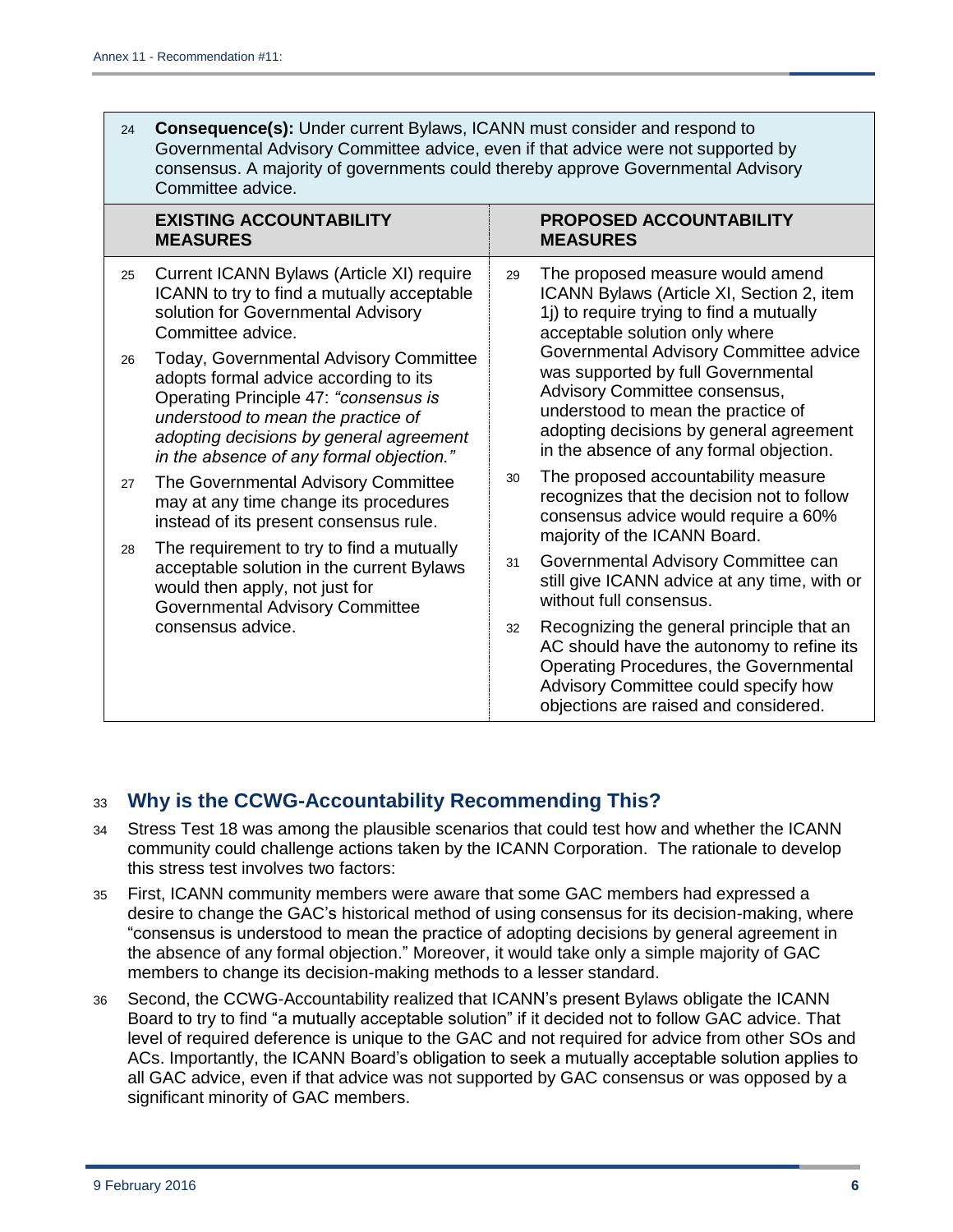- 37 For these reasons, the CCWG-Accountability added Stress Test 18 to the draft proposal, and the stress test working party concluded that existing accountability measures were not adequate to let the community hold the ICANN Board accountable for its actions if the board were obliged to seek a negotiated solution with the GAC.
- 38 In order to address Stress Test 18, the CCWG-Accountability proposed an amendment to ICANN Bylaws regarding the ICANN Board's obligations with respect to GAC advice. The amendment would preserve the requirement for the ICANN Board to seek a mutually acceptable solution, but only for GAC advice that was supported by consensus among GAC members.
- 39 The GAC advice that is opposed by a significant minority of governments should not trigger the ICANN Board's obligation to enter bi-lateral negotiations with the GAC on a matter that affects the global Internet community. A negotiation between the ICANN Board and the GAC should be mandatory only for resolving differences between ICANN and governments – not to resolve differences among governments themselves.
- 40 As a corollary to the importance of consensus GAC advice, the proposal includes a requirement that the Board would need a 60% majority to decide not to follow the consensus GAC advice.
- 41 To avoid any ambiguity, when transmitting consensus advice to the ICANN Board for which the GAC seeks to receive special consideration, the GAC has the obligation to confirm the lack of any formal objection among GAC members.
- 42 The proposed Bylaws change is aligned with the practice presently used by the GAC, which uses the following consensus rule for its decisions:

*"Consensus is understood to mean the practice of adopting decisions by general agreement in the absence of any formal objection."*

- 43 The proposed Bylaws change recognizes that the GAC may, at its discretion, amend its [Operating Principle 47](https://gacweb.icann.org/display/gacweb/GAC+Operating+Principles#GACOperatingPrinciples-XI) regarding "Provision of Advice to the ICANN Board." Similar rules for consensus policy and advice are already present in the ICANN Bylaws, which require supermajority support for policy recommendations coming from GNSO and ccNSO.
- 44 The proposed Bylaws change for Stress Test 18 does not interfere with the GAC's method of decision-making. The GAC has the autonomy to refine its operating procedures to specify how objections are raised and considered (for example, disallowing a single country to continue an objection on the same issue if no other countries will join in an objection).
- 45 If the GAC decided to adopt advice by methods other than a consensus process, ICANN would still be obligated to give GAC advice due consideration: "advice shall be duly taken into account, both in the formulation and adoption of policies."
- 46 Moreover, ICANN would still have to explain why it chose not to follow GAC advice: "In the event that the ICANN Board determines to take an action that is not consistent with the Governmental Advisory Committee advice, it shall so inform the Committee and state the reasons why it decided not to follow that advice."
- 47 The only effect of this Bylaws change is to limit the kind of advice where ICANN is obligated to "try, in good faith and in a timely and efficient manner, to find a mutually acceptable solution". That delicate and sometimes difficult consultation requirement would only apply for GAC advice that was approved by consensus among GAC members.
- 48 It is important to note that although this was the only option which would allow the CCWG-Accountability to achieve consensus on this topic that it was not unanimously supported. A number of dissenters amongst members and participants thought this was overly restrictive and discriminatory vs the GAC while others thought that if the GAC wanted to keep its privileged AC status that it should not be allowed to be a Decisional Participant.